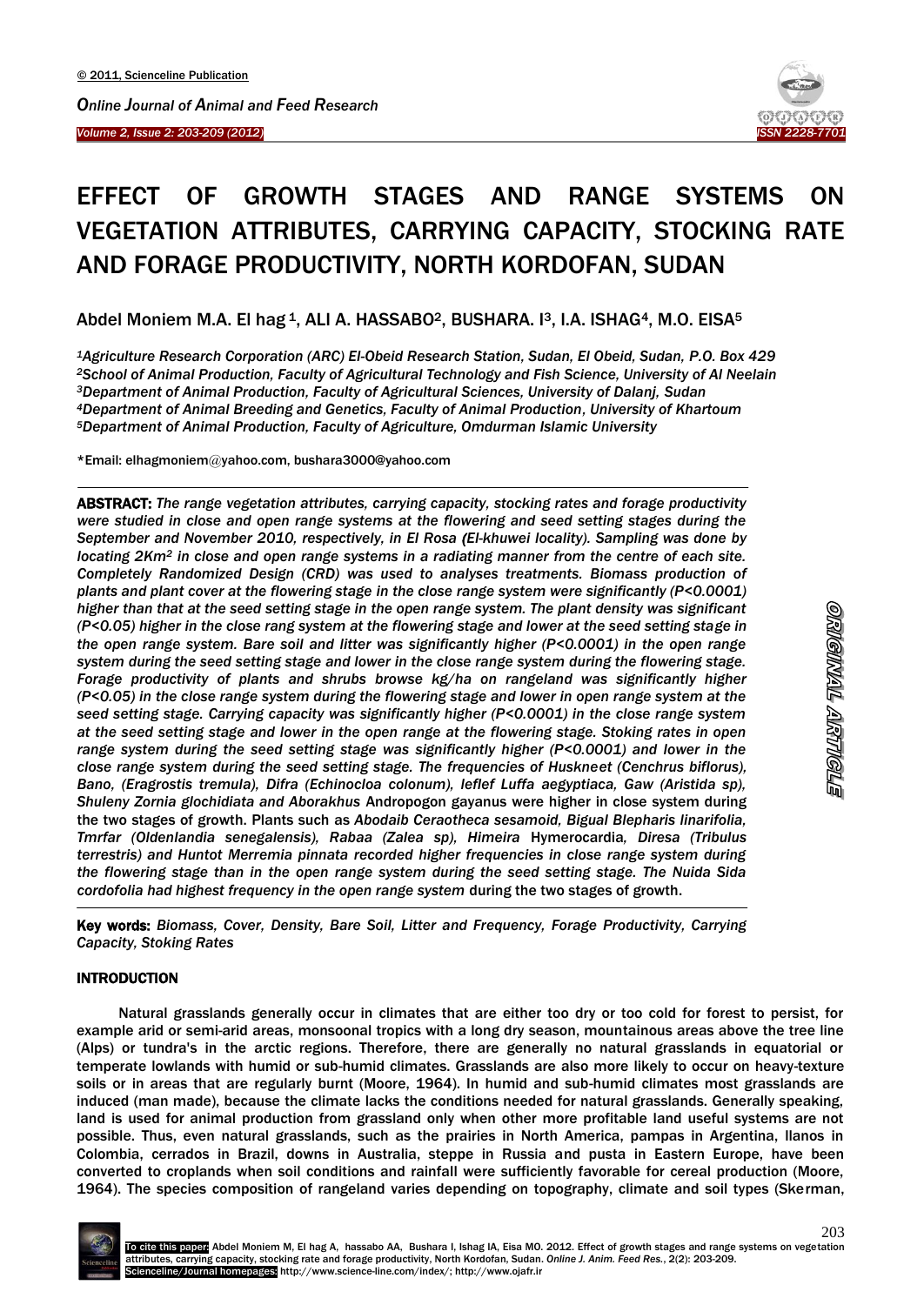1977). Different grasslands contain diverse types of grasses, legumes, and other herbaceous species. The botanical composition of plant community can also change due to factors like altitude, grazing practices, burning, drought, and temperature effects, pest, and erosion. Therefore, due to, the productivity of an area in terms of its capacity to support livestock may change. Change in plant composition results as a result of the adaptability of the plant species to these influences over a period of time Skerman (1977).

The area of North Kordofan is about 25 million ha which is 14.5 million ha are rangeland (AFRICOVER, 2004) it is considered among the leading regions of Sudan in terms of animal and range resources, where more than 13 million heads of sheep, goats, camels and cattle are present (RPA, 2005). Animal production in the North Kordofan is mainly practiced under traditional extensive systems, depending on natural rangeland (Cook and Fadlalla, 1987). Cattle dominate the southern part of the State, while sheep, goats and camels are present in larger numbers in the northern drier part (El-Hag, 1993). Feed resources about 90% of livestock are from traditional pastoral systems, mainly in the western parts of Kordofan and Darfur states and in the southern states. The long term average annual rainfall is about 300-mm, consisting of storms of short duration between July and September with the highest rainfall generally occurring in August. The main objective of this paper was to investigate the effects of range system on vegetation attributes, carrying capacity and stocking rate, North Kordofan, Sudan.

## MATERIALS AND METHODS

#### Study area

This study was conducted at El-khuwei locality (El Rosa). It lies between longitudes 28˚:33' and 28˚:30'N and latitudes 12˚:14' and 14˚:12'E, about 105 Km west of El Obeid town. North Kordofan State lies between latitudes 11˚:20' and 16˚:36'N and longitudes 27˚:13' and 32˚:24'E. The close range system was established in 2007 in an area of about 500 ha, at El-khuwei locality which is a large export market of animals (Hamari sheep) in western Sudan according to (MAR, 2009). The long term average annual rainfall is about 300-mm, consisting of storms of short duration between July and September with the highest rainfall generally occurring in August. The average monthly temperature according to Nimer (2000) is during I987-2002 in El Obeid town (34.6°C) and the coldest months are December and January with mean temperatures of 14.I°C and 13.5°C, respectively. The hottest months are April, May and June with an average mean temperature exceeding 30°C. The soil of the site lies within the sand dune area locally known as "Goz" soil. The site is naturally dominated by grasses namely Huskneet (*Cenchrus biflorus),* Shilini (*Zornia glochidiata*), Bigail (*Blepharis linarifolia*) and Aborakhus (*Andropogon gayanus*). The trees included Humied (*Sclerocarya birrea*), Higlig (*Balanites aegyptiaca*) and Sider (*Zizuphus spina- Christi).*  The Shrubs include Kursan (*Boscia senegalensis*), Usher (*Calotropis*), Mereikh (*Leptadenia pyrotechnica*) and Arad (*Leptadenia pyrotechnica)* according to MAR (2009).

#### Layout of the experiment

Sampling was done by locating  $2$ Km<sup>2</sup> in the closed and open range system at two different growth stages flowering and seed setting was used to compare vegetation attributes, carrying capacity, stocking rate and forage productivity at each site eight transects of 500m length were located in a radiating manner from the center of the sample site according to Fadlalla and Cook, (1985).

#### Measurements of Vegetation Attributes

*Measuring cover:* The traditional loop method was used to measure cover, litter and bare soil according to Parker and Harris (1959). Within the selected plots, 16 transects readings were made, each transect was 100m long. The measurements were taken along each transect using a 100m plastic tape. All parameter were recorded at ten-meter interval, using 3/4'' loop to obtain 100 observations. The data was recorded in specified sheets.

Biomass productivity of plants: The double sampling procedure (Wilm et al., 1944) was used to measure biomass production of plants. Samples selected in close and open quadrates within eight transect 500m long were taken in a radiating mater. At each transect 10 quadrates of  $1m<sup>2</sup>$  were placed at 50m intervals. The three observers' together estimated the weight of the 10 quadrates in the plot, only the 3<sup>rd</sup>, 7<sup>th</sup> and 10<sup>th</sup> estimated first and then cut and weighed. The cut samples were oven dried at 80°C for 24 hours and their dry weights recorded and determine the actual weight of available plants in quadrates and calculated that by average weight in closed and open rangeland.

*Density and frequency of pasture:* Density and frequency readings were obtained from the same quadrates used in double sampling procedure. Samples selected in close 80 and open 80 quadrates within eight transect 500m long were taken in a radiating mater were at each transect 10 quadrates of 1m<sup>2</sup> were placed at 50m intervals selected samples. Density was determined by counting the number of plants rooted within each quadrate. Frequencies was determined by counting the number of quadrates that containing the species and divide that number by the total number of quadrate used as a percentage individual of a given species according to Morrison et al. (1995) and Kira et al. (1953).

## Available browse productivity of shrubs

The Adelaide technique (Andrew et al., 1979) was used to obtain the productivity of shrubs. In this technique, three observers were involved in the simply. Five calibration or standard shrubs were selected at different height classes not exceeding 1.5m. These shrubs were tagged with masking tap. Hand- held production unit for each shrub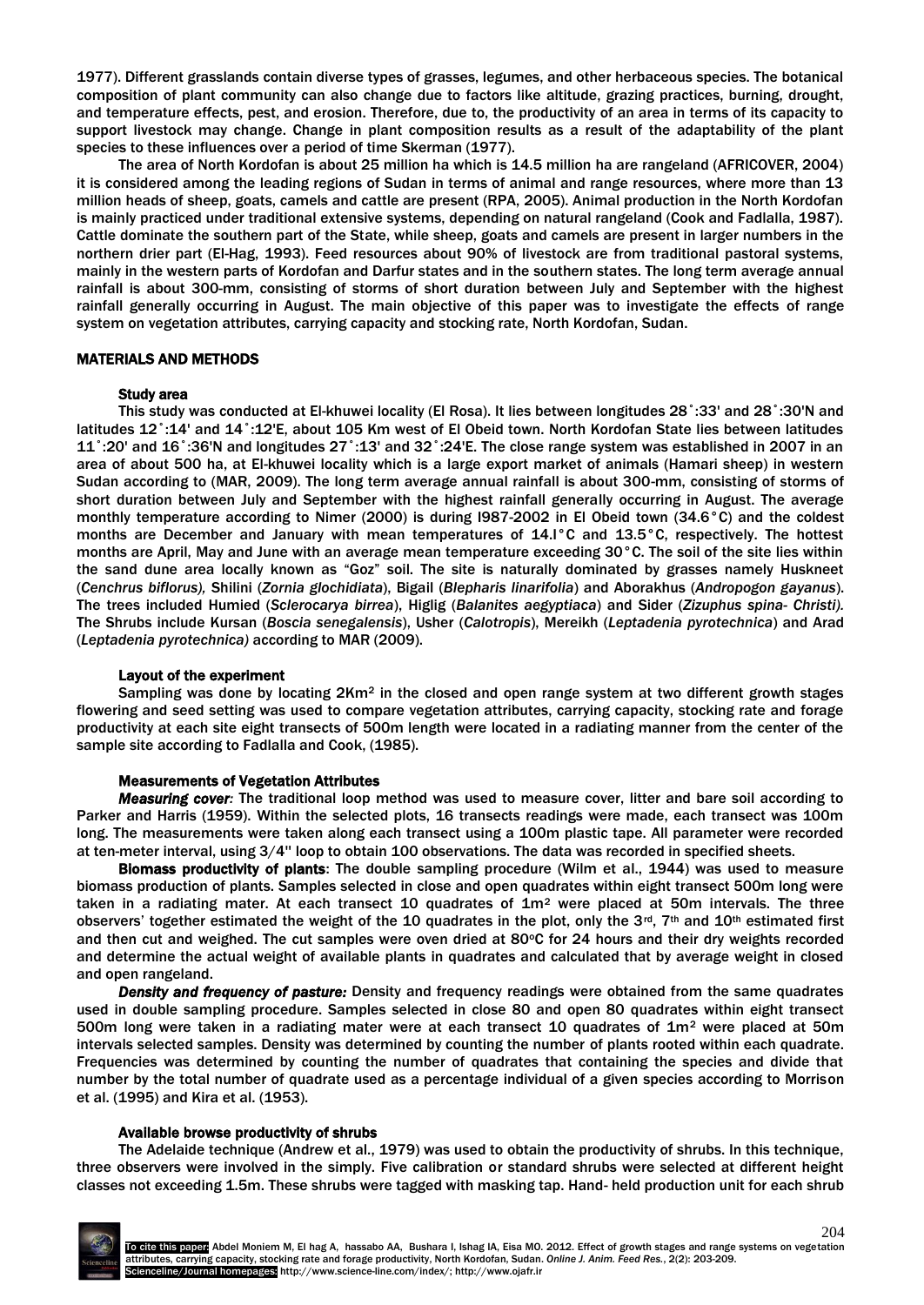was used to estimate the unit equivalent in each selected shrubs, and then available shrubs production units were visually estimated. Then twigs of 2mm in diameter were cut, oven dried at 105˚C to determine the actual weight of available browse.

# Assessment of Carrying Capacity and Stocking Rates

*Carrying capacity:* Carrying capacity can be used equation: Carrying capacity = Annual forage consumption Available forage productivity (kg/ha) Carrying capacity calculated by using the following:

Forage productivity (kg/ha)

1- Forage requirement per animal unit/ month/ year

- 2- Proper use factor % to obtain available forage for proper use 50%
- 3- Duration of grazing month or year

*Stocking rate:* For stocking rate in this case is gussets use carrying capacity and area of the range system in the closed and open range and used the following equation AUM/ year:

Stocking rate = Area (close and open)

Carrying capacity

#### Statistical Analysis

CRPD and Duncan Multiple Range test was used for mean separation (Steel and Torrie, 1960). SPSS (Statistical Package for Social Sciences) was used for the statistical analyses.

#### RESULTS AND DISCUSSION

## Biomass productivity of plants

Biomass productivity of plants in the close range system at flowering stage was significantly (P<0.0001) higher than in open range system at seed setting stage (Table 1). Highly significant (P<0.0001) system x growth stage interaction effects was found for biomass productivity. Biomass yield was higher at the flowering and seed stage in the close system and lower in the open range system. These differences in biomass production could mainly due to, the erratic and inadequate rainfall in the rangeland leads to lower forage biomass productivity. These differences in biomass production could mainly be because grazing negatively affects plant communities sometimes, when not at time or the proper stocking rate (HTS, 1975). Dry materials grazing causes relatively little damage to growth in the following season, and grazing during the seed setting stage, causes potentially permanent damage and reduces forage production (HTS, 1975). According to Jerry and Holechek (1989), the amount of rangeland in the world is expected to decline substantially in the next 30 years, and large areas of rangelands in Africa and South America have already been converted to farmland. The main problem of Africa rangelands is the expansion of agriculture into grazing areas (Garcia, 1981). Laca et al. (2001) indicated that at too low or too high levels of plant biomass, rates of nutrient intake are reduced. Intake is influenced by three factors: bite size, bite rate, and grazing time (intake = bite size x bite rate x grazing time). Intake rate is most sensitive to bite size – too little or too much plant biomass diminishes bite size, and either increases (too little forage) or decreases (too much forage) bite rate and grazing time, all of which can diminish animal performance.

#### Plant density

The plant density was significantly (P<0.05) higher in the close range than in open range system (Table 1). At flowering stage plant density was significantly higher (P<0.0001) than at seed setting stage. A significant range system x growth stage interaction for plant density was detected, were at flowering stage in the close range, plant density highest density was higher. Ministry of Forests wills, (1994) reported that controlling seasonal drift use among forage types or protecting choice grazing areas for selective use, and protecting critical sites from grazing where required. Livestock grazing patterns should be observed prior to new fence construction, prefer to spend their time on grasslands rather than in forested sites. Because many grassland sites on the protected area are being encroached by forest, livestock distribution is being impacted. Control of forest encroachment will improve livestock distribution and overall forage production.

#### Plant cover

Plant cover was significantly (P<0.0001) higher in close range than in open range (Table 1). At flowering stage plant cover was significantly higher (P<0.05) than at seed setting. Range system x growth stage interaction for plant cover was highly significant. Plant cover at the flowering in the close system was the highest; while at seed setting stage in the open range system was lowest. Frequent occurrence of droughts in 1967/84, 1990/91 and the Sahel drought further accentuated rangeland deterioration. Overstocking and sever intermittent and prolonged droughts further exacerbate the low forage availability decreased animal production (RPA, 1993). Ministry of Forests wills, (1994) reported that fencing is an excellent management tools for controlling plant cover, animal and confirming them to a particular grazing area for an appropriate time.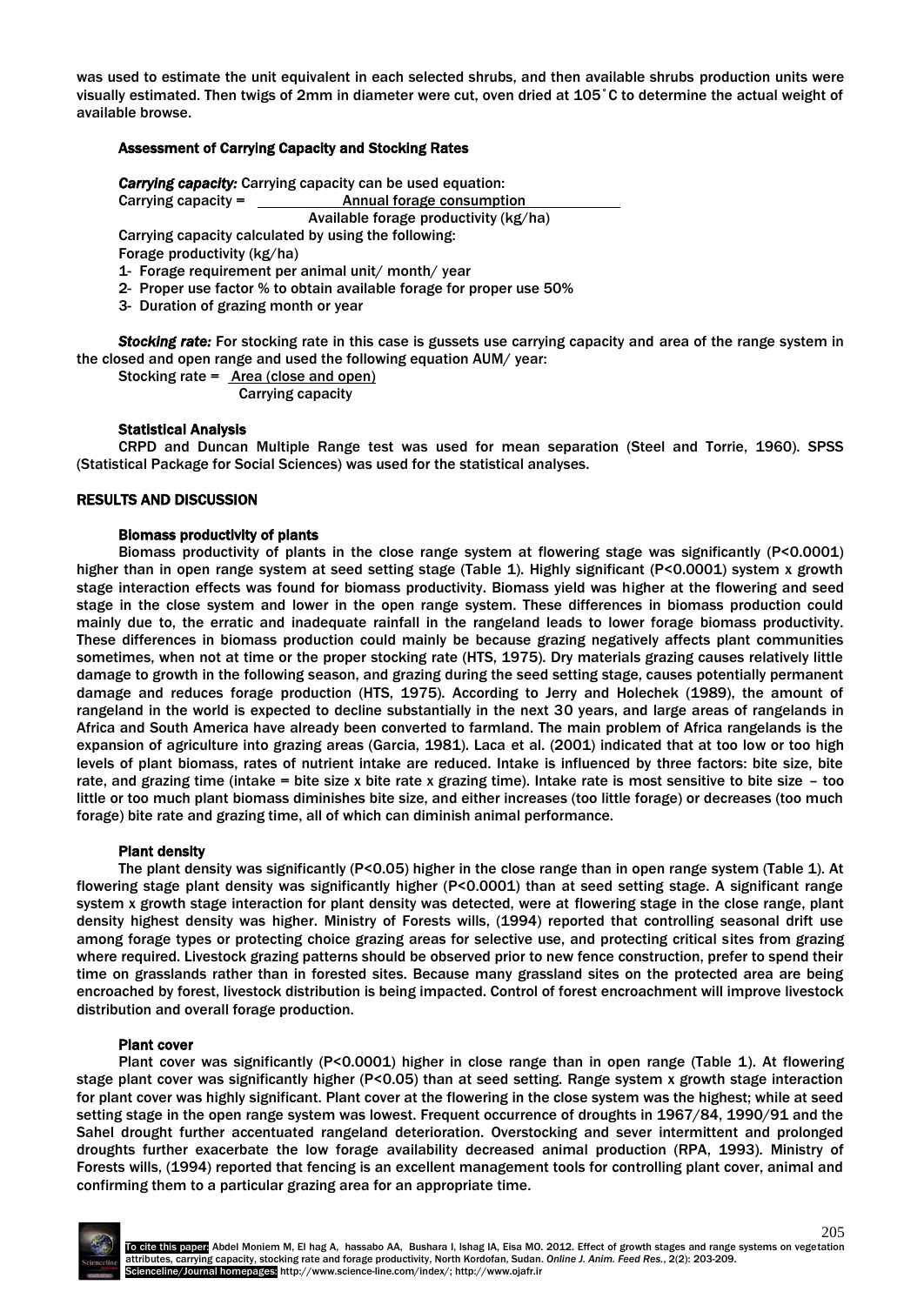## Bare soil

Bare soil was significantly higher (P<0.0001) in the open range system that in the close range system (Table 1). At seed setting stage, bare soil was significantly higher than in flowering stage. Range system x growth stage interaction for bare soil was significant. The higher bare soil was found in open range at seed setting stage, while the lowest value was found in close range at flowering stage. This situation is related to the main problems associated with rangeland management and over-stocking leads to progressive reduction in biomass production and plant cover, in arid and semi-arid areas over stock leads to soil degradation (Strang, 1980). Norton (1991) found that the contribution of plant litter to the soil surface enriched organic matter content and concentrated nutrient extracted from deeper horizons. He presumed low level of competition between the species and under storey grasses due to different rooting behavior and suggested that water penetration is improved under the plant canopy.

## Litter

The litter was significantly higher (P<0.001) in the open range system than in the close system (Table 1). The effect of growth stage on litter was not significant. Range system x growth stage interaction for litter was significant. Higher litter was found in open range system at seed setting stage. The close range system was protected by fancies; however in the open range system, animals allowed to graze in large numbers, so small litter cover is found. Skerman (1966) stated that replacement of perennials by annuals in arid and semi-arid region was attributed to the removal of litter and ground cover by continuous overgrazing and over cultivation.

#### Available browse of shrubs and forage productivity

Available browse of shrubs and forage productivity kg/ha on rangeland was significantly higher (P<0.05) in the close range system at the flowering stage than in the open range system and lower at seed setting stage (Table 2). Harrison and Jackson (1958) reported that decrease in the productivity of shrubs browse and forage productivity as affected by degradation and desertification, for the Semi Desert in the North Kordofan and Darfur and low rainfall savannah on sand soil area. In most of the grasslands under seasonal rainfall areas, shrubs make considerable contribution to stock feed especially in the dry season. Goats, cattle and to a lesser extent sheep may all obtain an appreciable proportion of their feed from leaves, flowers, pods, twigs, seeds and even the bark of a large number of species. Wilson (1959) stated that in many places it is a normal practice for native herdsmen to lop branches of certain trees and throw them on the ground for their animals to eat during the dry season. In Africa, probably about 75% of the trees and shrubs are browsed to greater or lesser extent by domestic animals (Webster and Wilson, 1966).

## Carrying capacity

Carrying capacity was significantly higher (P<0.0001) in the close range system at the seed setting stage than in flowering stage and lower in the open range system at flowering stage (Table 2). Coppock (1994) reported that the degradation of rangeland is generally caused by poor management of rangeland resources. Louis (1989) defined the major problem of the pastoral regions as over-stocking leading to certain ecological disaster, too little lands, the local rangeland could not carry an increased cattle population and that beside localized problems, and the quality of the environment is deteriorating. At times of drought, pressure on grazing land and water resources is leading to marked deterioration in range productivity (Pears, 1970).

#### Stoking rates

Stoking rates in open range system during the seed setting stage was significantly higher (P<0.0001) and lower in the close range system during the flowering stage (Table 2). The high similarity indices in the late-dry period were expected because warm-season species had not yet begun rapid growth and the least amount of forage was available. With higher forage availability (late-wet period) the similarity index was low, reflecting the effect of stocking density. Low overlap during wet times occurred when goats on the lightly stocked site concentrated more on forbs than goats on the heavily stocked site Walker et al. (1994). Perhaps the main factor determining stocking rate is the density of the plants infestation and the palatability of the plant. Sparse infestations of relatively nutritious, palatable plants like spotted knapweed may be best controlled with light stocking rates of sheep that can take advantage of the animal's preference for the plant. More dense infestations or less palatable weeds may require a heavy stocking rate to force a more even utilization of forage. In extremely dense infestations, animals are often "mob stocked" to facilitate complete removal of all forage (Hanselka and Paschal, 1992).

#### Species frequencies

Plant frequencies were higher in close range system during the two growth stages than in open range system (Table 3). Higher frequencies on the Huskneet, Bano, Difra, Leflef, Gaw, Shilini and Aborakhus, wily Fresha was lower frequency. However Abodaib, Bigual, Tmrfar, Rabaa, Himeira, Diresa and Hantoot recoded frequencies only in close range system at the flowering stage. Nuida were higher frequencies in open range system at the two stages. Indirect relevance to animal production; because the relations between yield and frequency, number or area will differ between species, their role is mainly to describe and quantify the population of plants in the pasture (Mannetje, Jones and Stobbs, 1976). Range condition is based on density and production of native, palatable,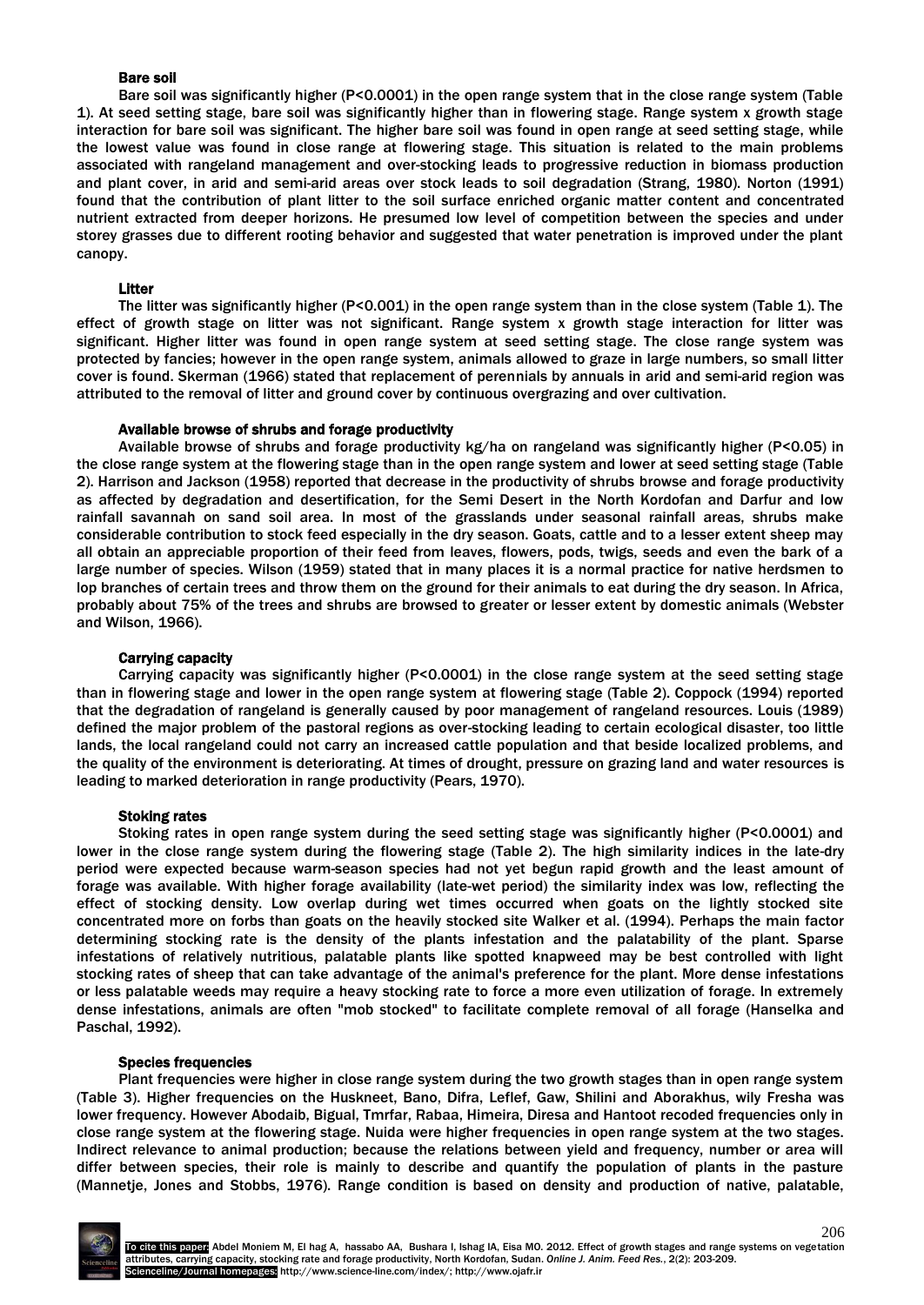perennial grasses (Holechek, 1984). A better criterion might be the diversity of palatable forage species (Holechek, 1984). It might be desirable if up to 20% of yearly forage production is composed of palatable annuals. Annual forbs are important in nutrition of cattle, sheep, and pronghorn diets and reduce pressure on palatable perennial grasses during the growing season. The greater the forage selection provide to domestic or wild ungulates, the more likely it would meet their nutrient (Holechek, 1984).

| Table 1 - Effect of growth stages and range systems on vegetation attributes and biomass of plants at El Rosa, |                |                |                |                  |                         |  |  |
|----------------------------------------------------------------------------------------------------------------|----------------|----------------|----------------|------------------|-------------------------|--|--|
| North Kordofan State, Sudan                                                                                    |                |                |                |                  |                         |  |  |
| <b>Parameter</b>                                                                                               | <b>Blomass</b> | <b>Density</b> | <b>Cover</b>   | <b>Bare soil</b> | <b>Litter</b>           |  |  |
|                                                                                                                | (kg/ha)        | $(p/m^2)$      | $(\%)$         | $(\%)$           | $(\%)$                  |  |  |
| <b>System</b>                                                                                                  |                |                |                |                  |                         |  |  |
| Close                                                                                                          | 2028.9         | 34.86          | 75.27          | 14.84            | 9.89                    |  |  |
| <b>Open</b>                                                                                                    | 1205.3         | 26.58          | 65.01          | 22.87            | 12.20                   |  |  |
| Mean                                                                                                           | 1617.1         | 32.45          | 70.14          | 18.85            | 11.04                   |  |  |
| SE <sub>±</sub>                                                                                                | $74.5***$      | $1.775*$       | $0.58***$      | $0.49***$        | $0.35**$                |  |  |
| <b>Season</b>                                                                                                  |                |                |                |                  |                         |  |  |
| <b>Flowering</b>                                                                                               | 1922.6         | 35.381         | 73.61          | 16.05            | 10.47                   |  |  |
| Seed setting                                                                                                   | 1311.6         | 27.19          | 66.67          | 21.65            | 11.62                   |  |  |
| <b>Mean</b>                                                                                                    | 1617.1         | 32.45          | 70.14          | 18.85            | 11.04                   |  |  |
| $SE \pm$                                                                                                       | $74.5***$      | $1.77***$      | $0.58***$      | $0.49***$        | 0.35                    |  |  |
| Season x system                                                                                                |                |                |                |                  |                         |  |  |
| <b>Flowering x close</b>                                                                                       | 2261.2a        | 39.562a        | 78.14a         | 11.86d           | 10.00c                  |  |  |
| Flowering x open                                                                                               | 1584.1b        | 30.16b         | 69.08b         | 20.24b           | 10.94b                  |  |  |
| Seed x close                                                                                                   | 1796.7c        | 27.52c         | 72.41c         | 17.81c           | 9.77d                   |  |  |
| Seed x open                                                                                                    | 826.4d         | 26.58d         | 60.94d         | 25.49a           | 13.46a                  |  |  |
| Mean                                                                                                           | 1617.1         | 32.45          | 70.14          | 18.85            | 11.04                   |  |  |
| $SE \pm$                                                                                                       | $74.5***$      | $1.77***$      | $0.58***$<br>. | $0.49***$        | $0.35*$<br>$\mathbf{u}$ |  |  |

e column under the same factor with different letters are significantly different  $\,^*$  = significant ( significant (P < 0.001) and \*\*\* = highly significant. (P < 0.0001). a, b, c = marginal mean.

Table 2 - Shrubs browse, forage productivity, carrying capacity and stocking rates in close and open range at the<br>flowering and seed stage in El Posa, North Kordofan State, Sudan a North Kordofan St

| nowering and seculoage in Entosa, North Roldolan State, Sudan                                                  |               |               |         |              |            |  |  |
|----------------------------------------------------------------------------------------------------------------|---------------|---------------|---------|--------------|------------|--|--|
| <b>System</b>                                                                                                  | <b>Plants</b> | <b>Browse</b> | Forage  | CС           | SR.        |  |  |
|                                                                                                                | (kg/ha)       | (kg/ha)       | (kg/ha) | (AU/ha/year) | (AUM/year) |  |  |
| <b>Close</b>                                                                                                   | 202.9         | <b>190.0</b>  | 203.1   | 0.750        | 36,000     |  |  |
| Open                                                                                                           | 120.5         | 140.0         | 120.7   | 0.450        | 60,000     |  |  |
| <b>Flowering</b>                                                                                               | 192.3         | 0.800         | 192.3   | 0.710        | 38,030     |  |  |
| Seed setting                                                                                                   | 131.2         | 0.500         | 131.2   | 0.480        | 56.250     |  |  |
| Mean                                                                                                           | 161.7         | 115.0         | 161.8   | 0.597        | 47.570     |  |  |
| $*$ = significant (P < 0.05), $**$ = high significant (P < 0.001) and $***$ = highly significant (P < 0.0001). |               |               |         |              |            |  |  |

# Table 3 - Species frequencies % in close and open range systems during the flowering and seed setting stages in El Rosa, North Kordofan State, Sudan

| <b>Plant species</b>         |                  | <b>Flowering stage</b> |             | <b>Seed stage</b> |             |
|------------------------------|------------------|------------------------|-------------|-------------------|-------------|
| Latin names                  | local name       | <b>Close</b>           | <b>Open</b> | <b>Close</b>      | <b>Open</b> |
| <b>Cenchrus biflorus</b>     | <b>Huskneet</b>  | 27.02                  | 18.82       | 25.97             | 23.96       |
| Eragrostis tremula           | <b>Bano</b>      | 18.09                  | 15.93       | 16.95             | 14.95       |
| Echinocloa colonum           | <b>Difra</b>     | 11.45                  | 11.93       | 10.91             | 10.06       |
| Luffa aegyptiaca             | leflef           | 10.23                  | 10.11       | 9.94              | 9.50        |
| Aristida sp                  | Gaw              | 9.06                   | 8.98        | 8.99              | 7.93        |
| Zornia glochidiata           | <b>Shulenv</b>   | 7.53                   | 6.84        | 6.97              | 6.82        |
| Andropogon gayanus           | <b>Aborakhus</b> | 7.13                   | 6.94        | 6.75              | 6.84        |
| Ceraotheca sesamoid          | Abodaib          | 2.41                   |             | 2.33              |             |
| <b>Blepharis linarifolia</b> | <b>Bigual</b>    | 2.37                   |             | 2.00              |             |
| Oldenlandia senegalensis     | Tmrfar           | 2.33                   |             | 1.83              |             |
| Zalea sp                     | Rabaa            | 2.06                   |             | 1.71              |             |
| Hymenocardia acida           | <b>Himeira</b>   | 2.00                   |             | 1.45              |             |
| <b>Tribulus terrestris</b>   | <b>Diresa</b>    | 1.46                   |             | 1.02              |             |
| Merremia pinnata             | <b>Hantoot</b>   | 1.44                   |             | 1.00              |             |
| Tephrosia sp                 | Fresha           | 1.38                   | 1.07        | 1.00              | 1.00        |
| Sida cordofolia              | <b>Nuida</b>     | 1.37                   | 19.38       | 1.00              | 18.94       |

## **CONCLUSIONS**

- + All vegetation attributes and forage productivity were higher in close range system.
- + Bare soil and litter were higher in open range system.
- + Carrying capacity was higher in the close range system at the seed setting stage.
- + Stoking rates was higher in close range system during the flowering stage.

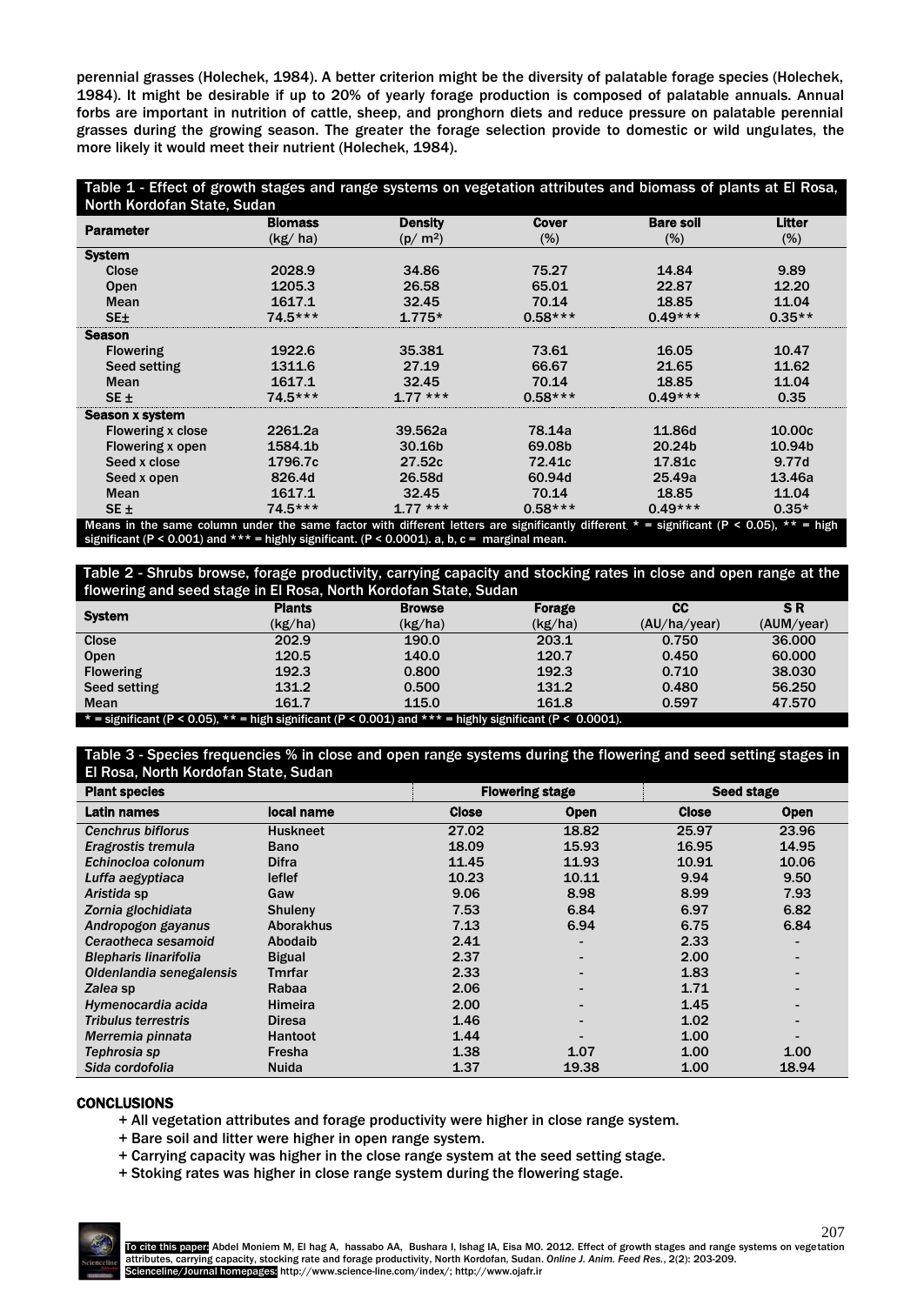#### RECOMMENDATIONS

In addition to it is therefore could be recommended that increase vegetation attributes and forage productivity a significant in the open range needed more management and improvement.

#### **REFERENCES**

Africover (2004). *Sudan Spatial Aggregated Map, Afrikaner Project, FAO, Rome, Italy.*

- Andrew MH, Noble IR and Lange RT (1979). *Anon-Destructive method for estimating the weight of forage on shrubs*. Aust. Range, I.J.I:225-231.
- Cook RH and Fadlalla A (1987). *Seasonal Variation in plasma phosphorus Level* of transhumant sheep in Kordofan, Sudan. Trop. prod. 19: 57-62.
- Coppock DL (1994). The Borana plateau of southern Ethiopia: *synthesis of pastoral research, development and change,* 1980-1991. *ILCA (International livestock Center for Africa),* Addis Ababa.
- El-Hag FM (1993). *Conserved range grasses for dry Season feeding goats In shiekan province,* North Kordofan, Sudan, El Obied Agricultural Research Station, 1:1-2.
- Fadlella B and Cook RH (1985). Design and implementation of in-herd/on-range trials: use of sentinel herds. In: *Research methodologies for livestock on-farm trials.*

Garica VR (1981). Drought and man. The 1974. Case history: *nature pleads not guilty. Vol. 1 Pergamum*.

Hanselka CW and Paschal JC (1992). *Brush utilization on the Rio Grande Plains. Rangelands.* 14: 169-171.

- Harrison N and Jackson TK (1958). *Ecological Classification of the Vegetation* of Sudan.
- Holechek J L (1984). Comparative contribution of grasses, forbs, and shrubs to the nutrition of range ungulates. Rangelands 6, 245-248.
- HTS (Hunting Technical Services) (1975*).* Livestock and range investigation

Ghazala Gawazt. Savannah development project phase.

- Jerry Land Holechok Rex (1989). *Range Management Principal and Practices*. Prentice Hall. Inc. England cliff, New Jersey.
- Kira T, Ogawa H and Shinozaki K (1953). Inter- a specific composition among higher plants. Competition– density–yield inter-Relationships in regularly *Journal of the Institute of Polytechnology*, Osaka City University Series D 4, 1-16.
- Laca E, Shipley LA and Reid ED (2001). *Structural anti-quality characteristics of range and pasture plants*. J. Range Manage. 54:413-419.
- Louis FM (1989). Peasant official view of range land in Botswana. Land uses policy July. P. 197-202.
- MAR (2009). Ministry of Animal Resource and Fisher, report. North Kordofan, Sudan.
- Mannetje LT, Jones RJ and Stobbs TH (1976). Pasture evaluation by grazing Experiments. In: N.H. Shaw & W.W. Bryan (Eds). Tropical Pasture Research. *Principles & methods.* Bull. 51. Commonwealth Agricultural Bureaux. Farnham Royal.Bucks.England. 222-234.
- MFW (1994). The Ministry of Forests will prepare a report that identifies these authorized AUM levels*. "(page37, CCLUP 90 Day Implementation Report).*
- Morrison A, Le Brocque AF and Clarke PJ (1995). An assessment of improved. *Techniques for estimating the abundance (frequency) of sedentary organisms. Vegetation* 120, 131-145.
- Moore CWE (1964). *Distribution of grasslands s. In: Barnar , C. (e .) Grasses and Grassland s.* Macmillan, Melbourne, pp. 182–205.
- Nimer AM (2000). Effect of *Acacia Senegal* (L.) willd.on Sandy Soils and Assessment of its foliage Nutrients: Case Study of Demokeya Forest, Northern Kordofan. M.Sc Thesis, University of Khartoum, Sudan.

Norton B E (1991). *Function and productivity of range land ecosystem,* Isr. J. Bot 28-19.

- RPA (1993). Range and Pasture Administration. *Annual report. Ministry of Agriculture and Animal Wealth.* South Darfur, Sudan.
- RPA (2005). Range and Pasture Admin, North Kordofan State. *Annual Range Survey Report. of measuring understory vegetation.* Proc. Of a symposium at Tifton, Georgia.
- Parker KW and Harris RW (1959). *The 3-steps method for measuring condition and trend of forest ranges: a resume of its history, development and use*. In: Techniques' and methods.
- Pears CK, Owen E, Mtenga LA, Penning PD,and Mayes RW (1970). Range Deterioration in the Middle East. Proc. 11th int. *Grassland Cong. Australia,* p. 26.
- Skerman PI (1966). *Pasture and Livestock of Studies* in Kordofan. Special Fund Project area Sudan.
- Skerman PJ (1977). Tropical Forage Legumes, FAO, *plant production and protection series,* No.2, FAO, Rome.574p.
- Strang C R N (1980). *African pasture lands Ecology*. Food and Agricultural Organization (FAO) of the UN Rome- Italy.
- Steel RCD and Torrie JH (1960). Principles and Procedures of Statistics. McGraw, Hill Book Co. New York (Ends) 454 pp.